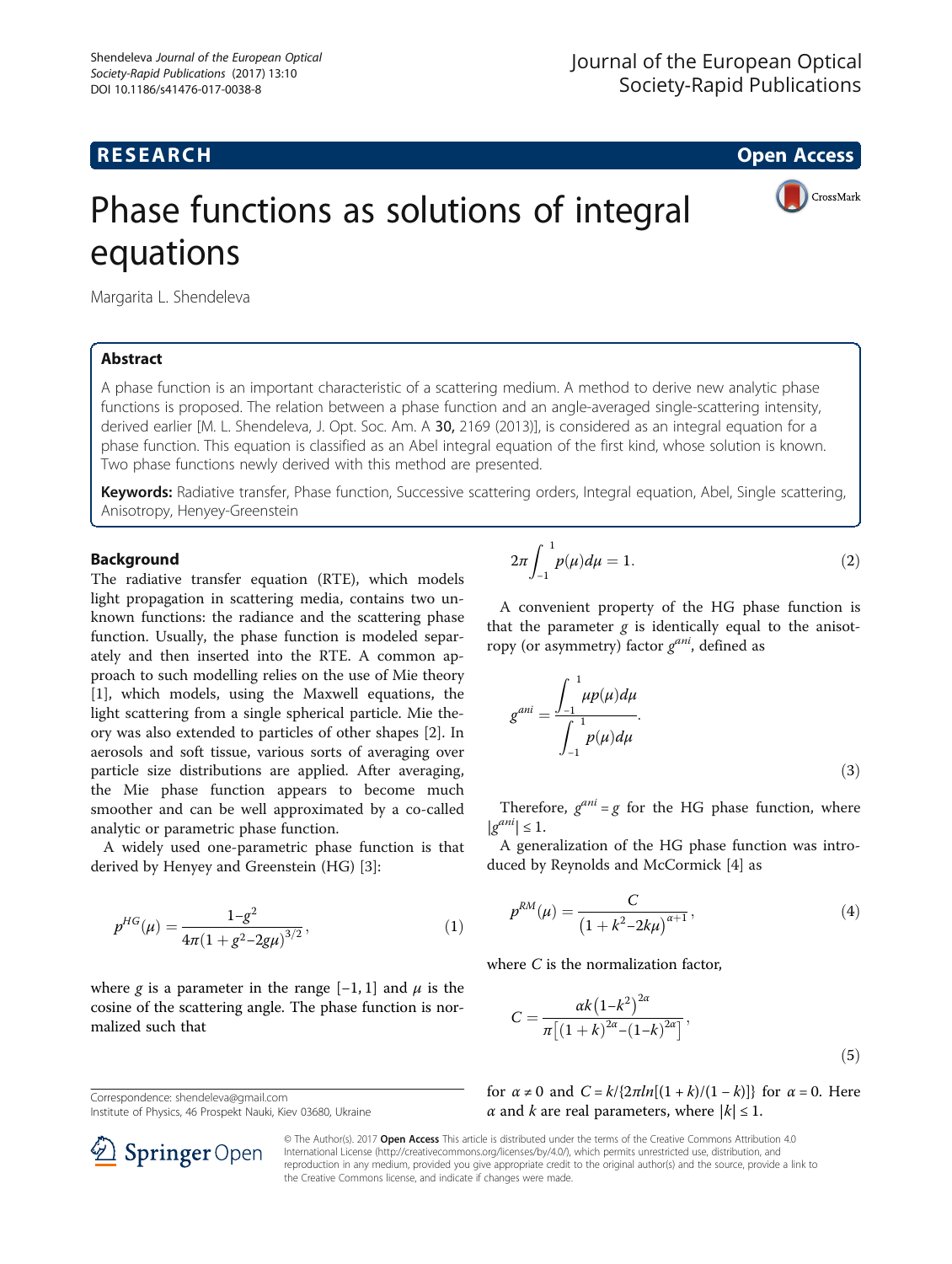For  $\alpha = 1/2$  the Reynolds–McCormick function reduces to the HG phase function, and, for  $\alpha = 0$ , it reduces to the ellipsoidal phase function

$$
p^{el}(\mu) = \frac{k}{2\pi ln(\frac{1+k}{1-k})(1+k^2-2k\mu)},
$$
\n(6)

where  $k$  is a real parameter related to the anisotropy factor as

$$
g^{ani} = \frac{\left(1 + k^2\right)}{2k} - \frac{1}{\ln\left[\left(1 + k\right)/(1 - k)\right]},\tag{7}
$$

where  $|g^{ani}| \leq 1$ .

More flexibility for modelling phase functions is obtained by combining two HG phase functions or a HG phase function with an isotropic phase function or with a delta function, yielding two-parameter phase functions [[5\]](#page-6-0) or three parameter phase functions [\[6](#page-6-0)].

As was pointed out by Selden [\[7](#page-6-0)], the main features of a phase function typically comprise a narrow forward lobe (corona), a broad diffuse background, and a narrow backscattering peak (glory). Various analytic phase functions that model these three major components were proposed by Cornette and Shanks [\[8](#page-6-0)], Liu [[9\]](#page-6-0), Draine [[10\]](#page-6-0) and many others (see the review of Sharma [[11](#page-6-0)]). It should be noted that the influence of the choice of the analytic phase function in photon transport introduces errors in the determination of optical parameters that are difficult to evaluate [\[12\]](#page-6-0).

Another approach to obtaining a phase function is based on understanding that the phase function can be found from the RTE itself, provided the radiance is known at some points. Such inverse problems for solving the RTE were considered by Zaneveld and Pak [\[13](#page-6-0)], Case [[14\]](#page-6-0), and McCormick [[15](#page-6-0)]. The approach includes the decomposition of the phase function in a series of Legendre polynomials  $P_n(\mu)$ ,

$$
p(\mu) = \frac{1}{4\pi} \sum_{n=0}^{N} b_n P_n(\mu),
$$
\n(8)

where  $N$  is finite. The radiance is also extended to a series of Legendre polynomials and, from the RTE, one eventually obtains a system of equations for unknown coefficients  $b_n$ .

In this paper, we apply an inverse procedure of a different kind. First, we expand the radiance in successive scattering orders and then exploit the relation between the first-order angle-averaged scattering intensity and the phase function. The first part of this problem was solved, using the successive order expansion developed by Paasschens [[16\]](#page-6-0), in Shendeleva [\[17\]](#page-6-0). Here we focus on the second part. Consider first a few examples illustrating the relation between the first-order scattering intensity and the phase function.

For the isotropic phase function,

$$
p^{iso} = 1/(4\pi),\tag{9}
$$

the first-order angle-averaged intensity generated by an instantaneous point source is [[16](#page-6-0)]

$$
I_1^{iso} = \frac{H(vt-r)e^{-vt/l_s}}{4\pi v t r l_s} ln\left(\frac{vt+r}{vt-r}\right),\tag{10}
$$

where  $r$  is the distance from the point source,  $t$  is the time from the moment of photon emission,  $\nu$  is the speed of light in the medium,  $l_s$  is the scattering length, and  $H(x)$  is the Heaviside step function that equals zero for  $x < 0$  and one for  $x \ge 0$ .

For the linear phase function

$$
p^{lin}(\mu) = (1 + 3g\mu)/(4\pi), \tag{11}
$$

where parameter  $|g| \leq 1/3$ , the angle-averaged singlescattering intensity has been found as [\[17](#page-6-0), [18\]](#page-6-0)

$$
I_1^{lin} = \frac{e^{-vt/l_s}H(1-u)}{4\pi rvt l_s} \left\{ (1+3gu^2)ln\left(\frac{1+u}{1-u}\right) - 6gu \right\},\tag{12}
$$

where  $u = r/(vt)$ .

Generally, there is a one-to-one correspondence between a phase function and a first-order scattering intensity. For a given phase function, the first-order angle-averaged intensity (also called a single-scattering intensity) can be found from Eq. (21) of Shendeleva [\[17](#page-6-0)]. In this paper, we consider an inverse problem: Given the fist-order angle-averaged intensity, find the corresponding phase function. The integral equation for this purpose is derived in the next section. Fortunately, this equation happens to be an integral equation of the Abel type, whose solutions are known [\[19\]](#page-6-0). [Sections 3](#page-2-0) and [4](#page-5-0) provide examples of the application of this equation.

#### Derivation of the integral equation

The time-dependent RTE for radiance  $L(\overrightarrow{r}, t, \hat{s})$  is considered in the form

$$
\frac{1}{\nu}\frac{\partial L(\overrightarrow{r},t,\hat{s})}{\partial t} + \hat{s}\nabla L(\overrightarrow{r},t,\hat{s}) + (\mu_s + \mu_a)L(\overrightarrow{r},t,\hat{s})
$$

$$
= \mu_s \int_{4\pi} p(\hat{s}\cdot\hat{s}')L(\overrightarrow{r},t,\hat{s}')d\hat{s}' + \frac{1}{\nu}S(\overrightarrow{r},t),
$$
(13)

where  $p(s \cdot \hat{s})$  is a phase function, normalized such that  $\int_{4\pi} p(\hat{s} \cdot \hat{s}) d\hat{s} = 1$ , where  $\hat{s}$ ' and  $\hat{s}$  are directions before and after a scattering event, respectively, and  $\mu_s$  and  $\mu_a$ are the scattering and absorption coefficients,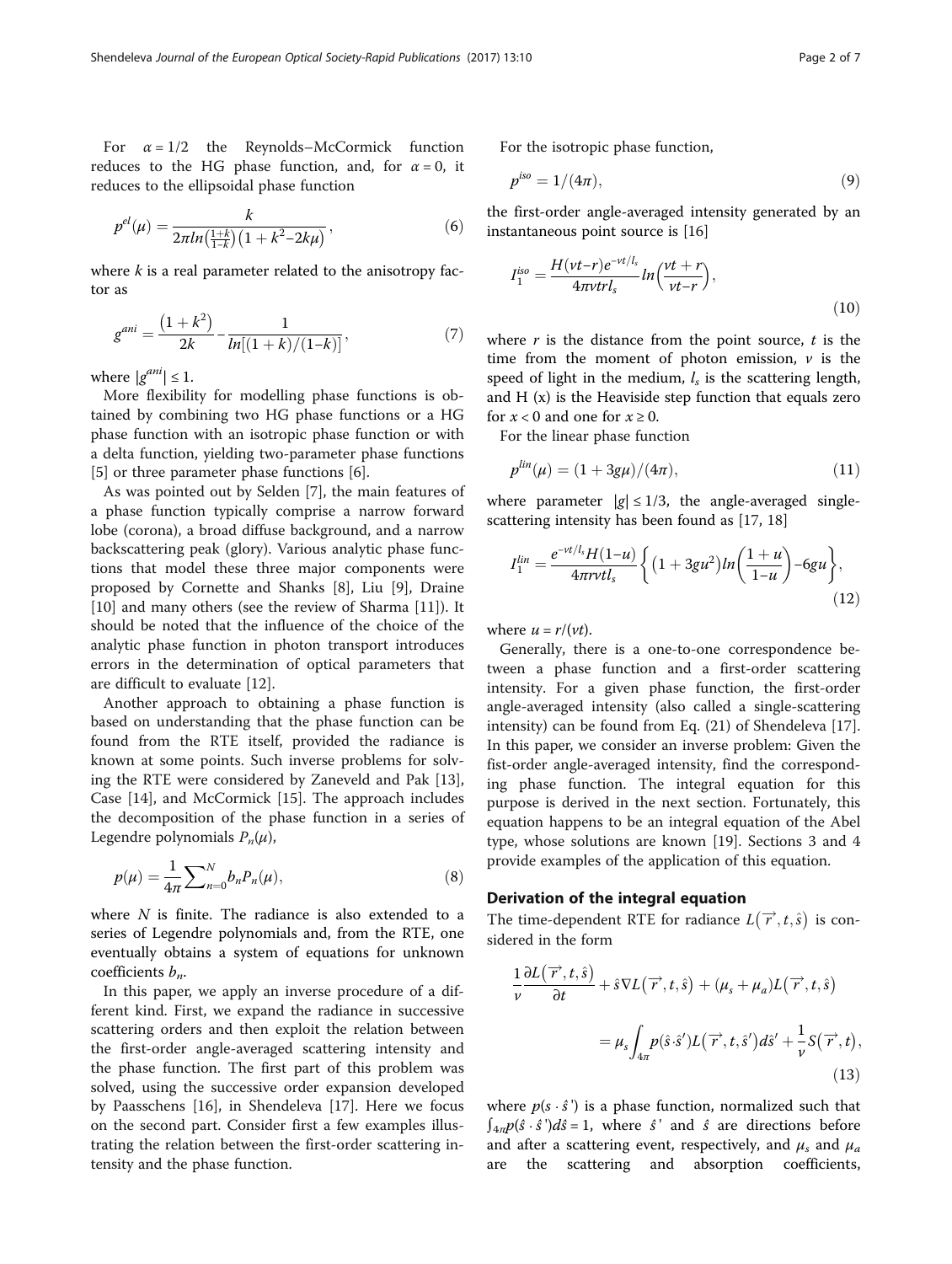<span id="page-2-0"></span>respectively, related to the scattering length  $l_s = 1/\mu_s$  and to the absorption length  $l_a = 1/\mu_a$ . An instantaneous point source is represented by delta functions,

$$
S(\overrightarrow{r},t) = \frac{N_0 \hbar \omega \nu}{4\pi} \delta(r) \delta(t), \qquad (14)
$$

where  $\hbar\omega$  is photon's energy, and  $N_0$  is the number of photons emitted at  $t = 0$ . Note that, in the following, we consider a non-absorbing case, since absorption enters into the solution through the exponential factor  $Exp(-\mu_a vt)$  (16).

The multiple collision approach uses the decomposition of the radiance in successive scattering orders

$$
L(\overrightarrow{r},t,\hat{s}) = \sum_{N=0}^{\infty} L_N(\overrightarrow{r},t,\hat{s}), \qquad (15)
$$

where the term with  $N = 0$  describes the unscattered radiance, the term with  $N = 1$ corresponds to the radiance scattered once, and so forth. Correspondingly, for the angle-averaged intensity, which is defined as

$$
I(\overrightarrow{r},t) = \frac{1}{4\pi} \int_{4\pi} L(\overrightarrow{r},t,\hat{s}) d\hat{s},\qquad(16)
$$

we have the expansion

$$
I(\overrightarrow{r},t) = \sum_{N}^{\infty} I_{N}(\overrightarrow{r},t), \qquad (17)
$$

where  $I_N(\overrightarrow{r},t)$  is an angle-averaged intensity of the N-s order defined as  $I_N = \sqrt{a^2 + b^2}$  $\int_{4\pi} L_N\big(\overrightarrow{r},t,\hat{s}\big) d\hat{s}/(4\pi).$ 

For the first-order scattering, the relation between a phase function and first-order intensity is obtained as [[17\]](#page-6-0)

$$
I_1(r,t) = \frac{e^{-vt/l_s}}{l_s} \int_{-1}^{1} \frac{p(\mu)d\xi}{(\nu t)^2 + r^2 - 2\nu tr \xi},
$$
\n(18)

where  $\mu$  is the cosine of the scattering angle  $\theta$  and  $\xi$  is the cosine of the angle  $\alpha$  between the direction from the source to the observation point and the direction from the scattering point to the observation point (as shown in Fig. 1 of Shendeleva [[17\]](#page-6-0)). Using the notation  $r = 2c$ ,  $vt = 2a$ , and  $c/a = r/(vt) = u$ , we can express cosines  $\mu$ and  $\xi$  as

$$
\xi = \frac{c - x}{a - ux},\tag{19}
$$

$$
\mu = \frac{2c^2 - a^2 - u^2 x^2}{a^2 - u^2 x^2},\tag{20}
$$

where  $x$  is a coordinate along the  $x$ -axis in the range  $[-a, a]$ .

Changing the integration variable in Eq. (18) from  $\xi$  to  $\mu$ , we transform Eq. (18) to



function. For comparison,  $q^{ani} = k$  for the HG phase function is shown

$$
I_1(r,t) = \frac{e^{-vt/l_s}}{vtrl_s} \int_{-1}^{X} \frac{p(\mu)d\mu}{\sqrt{1-\mu}\sqrt{\chi-\mu}},
$$
(21)

with  $\chi = 2u^2 - 1$ , where  $\chi$  varies in the range [-1, 1]. Eq. (21) takes the form

$$
\int_{-1}^{X} \frac{p(\mu)d\mu}{\sqrt{1-\mu}\sqrt{\chi-\mu}} = F(\chi)
$$
\n(22)

and thus can be classified as an Abel integral equation of the first kind. The solution of this equation is known to be [[19](#page-6-0)]

$$
p(\mu) = \frac{\sqrt{1-\mu}}{\pi} \int_{-1}^{\mu} \frac{F'(r)dr}{\sqrt{\mu-r}} + \frac{F(-1)\sqrt{1-\mu}}{\sqrt{1+\mu}},
$$
 (23)

where  $F'(r)$  means the derivative with respect to the argument. Note also the normalization conditions in Eq. (23). From the normalization of the phase function given by Eq. (2), one obtains the normalization for  $F(\chi)$ ,

$$
\int_{-1}^{1} F(\tau)d\tau = \frac{1}{\pi},\tag{24}
$$

and therefore a single-scattering intensity is normalized as

$$
4 \pi \int_0^{vt} I_1(r,t) r^2 dr = \frac{vt}{l_s} e^{-vt/l_s}, \qquad (25)
$$

which is consistent with the normalization obtained by Shendeleva [[17](#page-6-0)].

# Examples of solutions

## Ellipsoidal phase function

To test the method, consider an ellipsoidal phase function given by Eq. (6). By direct substitution of this phase function in Eq. (18), one can find that the ellipsoidal phase function corresponds to the single-scattering intensity [[17\]](#page-6-0)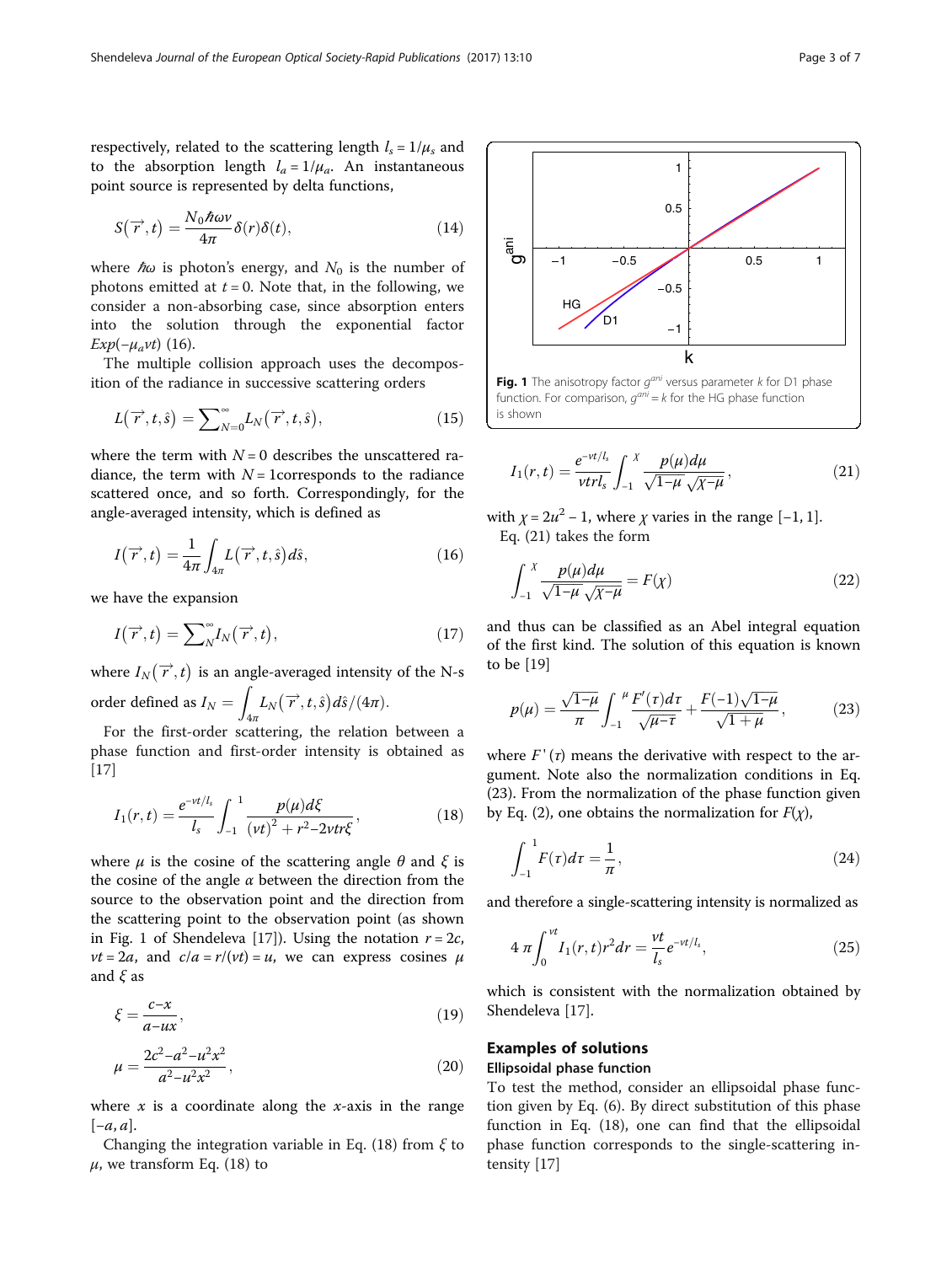$$
I_1^{el}(r,t) = \frac{ke^{\frac{-\nu t}{\hbar}}}{2\pi r \nu t l_s (1-k) \ln\left(\frac{1+k}{1-k}\right) \sqrt{1+k^2-2k\chi}}
$$

$$
\ln\left(\frac{\sqrt{1+k^2-2k\chi} + (1-k)\sqrt{(\chi+1)/2}}{\sqrt{1+k^2-2k\chi} - (1-k)\sqrt{(\chi+1)/2}}\right),\tag{26}
$$

where  $\chi = 2r^2/(vt)^2 - 1$ .

Vice versa, considering the integral equation (22) with function

$$
F^{el}(\chi) = \frac{k}{2\pi(1-k)ln(\frac{1+k}{1-k})\sqrt{1+k^2-2k\chi}}
$$

$$
ln\left(\frac{\sqrt{1+k^2-2k\chi}+(1-k)\sqrt{(\chi+1)/2}}{\sqrt{1+k^2-2k\chi}-(1-k)\sqrt{(\chi+1)/2}}\right),
$$
(27)

one obtains, after some manipulations, the ellipsoidal phase function (6).

The following considers the integral equations (22) with the right-hand side of the form

$$
F^{Da}(\chi) = \frac{K}{\left(1 + k^2 - 2k\chi\right)^a} ln\left(\frac{\sqrt{1 + k^2 - 2k\chi} + (1 - k)\sqrt{(\chi + 1)/2}}{\sqrt{1 + k^2 - 2k\chi} - (1 - k)\sqrt{(\chi + 1)/2}}\right),\tag{28}
$$

where K is the normalization factor that depends on parameter  $k$ . The superscript  $Da$  indicates that expression  $(1 + k^2 - 2k\chi)$  in the denominator enters in degree a. Consider the following two particular cases.

#### Phase function D1

In this case,  $a = 1$  and the right-hand side of Eq. (22) takes the form

$$
F^{D1}(\chi) = \frac{K}{1 + k^2 - 2k\chi} ln\left(\frac{\sqrt{1 + k^2 - 2k\chi} + (1 - k)\sqrt{(\chi + 1)/2}}{\sqrt{1 + k^2 - 2k\chi} - (1 - k)\sqrt{(\chi + 1)/2}}\right),\tag{29}
$$

where Κ is found from the normalization condition (24) as

$$
K = 1/\int_{-1}^{1} \frac{\pi}{1 + k^2 - 2k\chi} ln\left(\frac{\sqrt{1 + k^2 - 2k\chi} + (1 - k)\sqrt{\chi + 1}/\sqrt{2}}{\sqrt{1 + k^2 - 2k\chi} - (1 - k)\sqrt{\chi + 1}/\sqrt{2}}\right) d\chi.
$$
\n(30)

Taking the derivative, one obtains

$$
(F^{D1}(\tau))' = \frac{2kK}{\left(1 + k^2 - 2kr\right)^2} ln\left(\frac{\sqrt{1 + k^2 - 2kr} + (1 - k)\sqrt{\tau + 1}/\sqrt{2}}{\sqrt{1 + k^2 - 2kr} - (1 - k)\sqrt{\tau + 1}/\sqrt{2}}\right) + \frac{\sqrt{2}(1 - k)K}{\sqrt{1 + \tau}(1 - \tau)\left(1 + k^2 - 2kr\right)^{3/2}}.
$$
\n(31)

Thus, the solution for normalized phase function  $p^{D1}$ is found to be

$$
p^{D1}(\mu) = \frac{\sqrt{1-\mu}}{\pi^2} \int_{-1}^{\mu} \left[ \frac{2k}{\left(1+k^2-2k\tau\right)^2} ln\left(\frac{\sqrt{1+k^2-2k\tau} + (1-k)\sqrt{\tau+1}/\sqrt{2}}{\sqrt{1+k^2-2k\tau} - (1-k)\sqrt{\tau+1}/\sqrt{2}}\right) + \frac{\sqrt{2}(1-k)}{\sqrt{1+\tau}(1-\tau)\left(1+k^2-2k\tau\right)^{3/2}} \right] \frac{d\tau}{\sqrt{\mu-\tau}}
$$

$$
/ \int_{-1}^{1} ln\left(\frac{\sqrt{1+k^2-2k\tau} + (1-k)\sqrt{\tau+1}/\sqrt{2}}{\sqrt{1+k^2-2k\tau} - (1-k)\sqrt{\tau+1}/\sqrt{2}}\right) \frac{d\tau}{\left(1+k^2-2k\tau\right)}.
$$
(32)

It should be noted that  $p^{D1}(\mu)$  takes on negative values for  $k < -0.8$ ; therefore, the range of parameter k should be restricted to  $-0.8 < k < 1$ .

The anisotropy factor for this function is calculated as

$$
g^{ani} = \frac{\int_{-1}^{1} \mu p(\mu) d\mu}{\int_{-1}^{1} p(\mu) d\mu} = \frac{\int_{-1}^{1} (1-\tau)(1+3\tau)F'(\tau) d\tau}{4\int_{-1}^{1} F(\tau) d\tau}.
$$
\n(33)

The plot of the anisotropy factor versus parameter  $k$  is shown in Fig. [1](#page-2-0). Note that, for  $-0.2 < k < 1$ , the anisotropy factor closely follows the linear dependence  $g^{ani} = k$ , which is characteristic of the HG phase function. In contrast to the HG phase function, the phase function D1 has a simple analytic form for the single-scattering angle-averaged intensity. It is shown in the [Appendix](#page-5-0) that this fact can be used to approximate the singlescattering intensity for the HG phase function by the single-scattering intensity for the D1 phase function. A plot for the phase function  $p^{D1}(\mu)$  versus the scattering angle  $\theta$  is shown in Fig. [2](#page-4-0).

#### Phase function D4

Consider the integral equation (22) with the function

$$
F^{D4}(\chi) = \frac{Q}{\left(1 + k^2 - 2k\chi\right)^4} ln \left( \frac{\sqrt{1 + k^2 - 2k\chi} + (1 - k)\sqrt{(\chi + 1)/2}}{\sqrt{1 + k^2 - 2k\chi} - (1 - k)\sqrt{(\chi + 1)/2}} \right).
$$
\n(34)

The notation D4 means that expression  $(1 + k^2 - 2k\chi)$ enters the denominator in degree 4.

Here, Q is the normalizing factor, which can be analytically calculated as follows. Changing back to the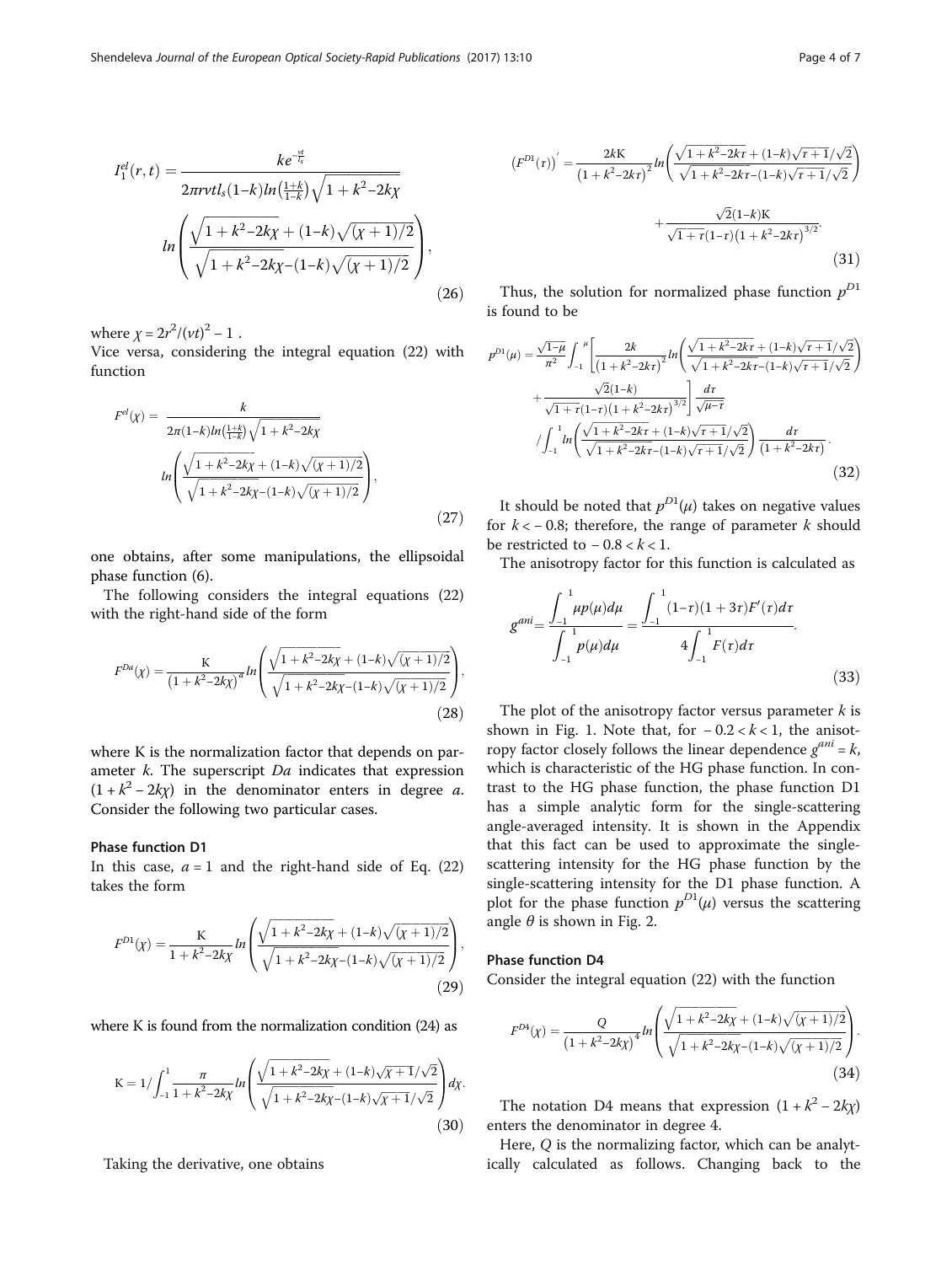variable  $u^2 = (x + 1)/2$  in Eq. (34), one can write the normalization condition as

**Fig. 2** Phase function  $p(cos\theta)$  versus the scattering angle  $\theta$  for the

angle, rad

0.5 1 1.5 2 2.5 3

 $a<sup>ani</sup>=0.3$ 

phase function

ohase function

0.05 0.1 0.15 0.2 0.25

HG  $\overline{D1}$ 

D<sub>4</sub>

three phase functions indicated in the figure

$$
\int_0^1 \frac{Qln\left(\frac{\sqrt{(1+k)^2 - 4ku^2 + (1-k)u}}{\sqrt{(1+k)^2 - 4ku^2 - (1-k)u}}\right)udu}{\left((1+k)^2 - 4ku^2\right)^4} = \frac{1}{4\pi}.
$$
 (35)

Evaluating the integral with the use of Mathematica, we obtain

$$
Q = \frac{45(1-k)^6(1+k)^6}{4\pi(45+60k+158k^2+60k^3+45k^4)}.\tag{36}
$$

Therefore, the single-scattering intensity corresponding to  $F^{D4}(\chi)$  can be written in the form

$$
I_1^{D4} = \frac{45(1-k)^6(1+k)^6e^{-\nu t/l_s}H(1-u)}{4\pi\nu tr l_s \left(45+60k+158k^2+60k^3+45k^4\right) \left[(1+k)^2-4ku^2\right]^4}
$$

$$
ln\left(\frac{\sqrt{(1+k)^2-4ku^2}+(1-k)u}{\sqrt{(1+k)^2-4ku^2}-(1-k)u}\right).
$$
(37)

Calculating the derivative

$$
(F^{D4}(\tau))' =
$$
  
= 
$$
\frac{8kQ}{(1+k^2-2kr)^5} ln\left(\frac{\sqrt{1+k^2-2kr} + (1-k)\sqrt{\tau+1}/\sqrt{2}}{\sqrt{1+k^2-2kr} - (1-k)\sqrt{\tau+1}/\sqrt{2}}\right) + \frac{\sqrt{2}(1-k)Q}{(1-\tau)\sqrt{1+\tau}(1+k^2-2kr)^{9/2}},
$$
(38)

one obtains the phase function in the form

$$
p^{D4}(\mu) = \frac{Q\sqrt{1-\mu}}{\pi} \int_{-1}^{\mu} \left[ \frac{8k}{\left(1+k^2-2k\tau\right)^5} \right]
$$

$$
ln\left(\frac{\sqrt{1+k^2-2k\tau} + (1-k)\sqrt{(\tau+1)/2}}{\sqrt{1+k^2-2k\tau} - (1-k)\sqrt{(\tau+1)/2}}\right)
$$

$$
+ \frac{\sqrt{2}(1-k)}{(1-\tau)\sqrt{1+\tau}\left(1+k^2-2k\tau\right)^{9/2}} \right] \frac{d\tau}{\sqrt{\mu-\tau}},
$$
(39)

where  $Q$  is given by Eq. (36).

Figure 3 shows the anisotropy factor  $g^{ani}$  versus parameter k. It can be seen that the curve  $g^{ani}(k)$  is closely approximated by the curve

$$
g^{ani} = 1 - (1 - k)^2 / (1 + k)^2 \tag{40}
$$

for  $0 \le k \le 1$ . A polar plot for the phase function  $p^{D4}(\mu)$ , and also for  $p^{D1}(\mu)$ , is shown in Fig. [4](#page-5-0). It should be noted that, for polar plots, it is convenient to make the change of variable  $\tau + 1 = (1 + \mu)(1 - y^2)$ , which transforms the integral in Eq. (39) to the integral with constant limits

$$
p^{D4}(\mu) = \frac{2Q\sqrt{1-\mu^2}}{\pi} \int_0^1 \left[ \frac{8k}{\left[ (1+k)^2 - 2k(1+\mu)(1-y^2) \right]^5} \right]
$$
  
\n
$$
\ln \left( \frac{\sqrt{(1+k)^2 - 2k(1+\mu)(1-y^2)} + (1-k)\sqrt{\frac{(1+\mu)(1-y^2)}{2}}}{\sqrt{(1+k)^2 - 2k(1+\mu)(1-y^2)} - (1-k)\sqrt{\frac{(1+\mu)(1-y^2)}{2}}} \right)
$$
  
\n+ 
$$
\frac{\sqrt{2}(1-k)}{\sqrt{1+\mu}\sqrt{1-y^2}[1-\mu+y^2(1+\mu)]\left((1+k)^2 - 2k(1+\mu)(1-y^2)\right)^{9/2}} \right] dy.
$$
\n(41)

The use of the phase function D4 will be shown elsewhere.



<span id="page-4-0"></span>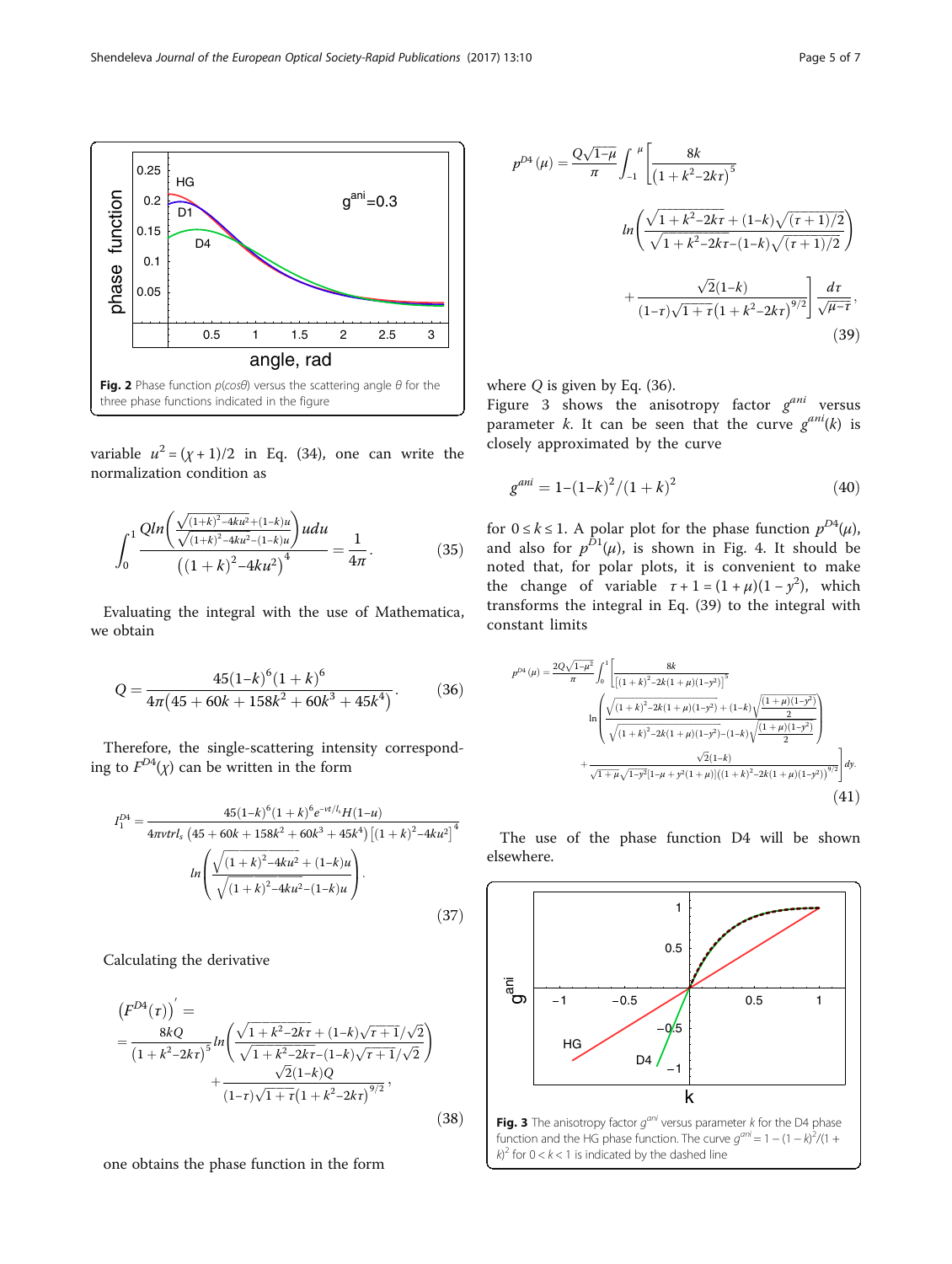<span id="page-5-0"></span>

#### Conclusion

We have derived an integral equation that relates a phase function and an angle-averaged intensity for the firstorder scattering, Eq. (21). The solution of this equation, classified as an Abel integral equation of the first kind, can be readily written down as given by Eq. (23). Then, we consider several examples of application of this equation. The first example is merely illustrative, since it concerns the ellipsoidal phase function for which the first-order intensity is known. This example is useful in the sense that it gives an idea of what the first-order intensity can look like. In the two subsequent examples, small modifications of the fist-order intensity allow us to derive two new oneparameter phase functions. The first one, denoted by D1, has the useful property that its anisotropy factor is practically identical to the parameter of the phase function (in the range  $-0.2 < k < 1$ ). The same property is characteristic of the HG phase function. Although the function D1 is more complicated than the HG phase function, it has a very simple first-order scattering intensity. The second phase function, D4, has a simple algebraic relation (in the range  $0 < k < 1$ ) between the anisotropy factor and the parameter of the phase function, as given by Eq. (40). These examples show that, through small modifications of the single-scattering intensity, one can derive new phase functions with useful properties.

#### Appendix

#### Approximation of the single-scattering intensity for the HG phase function

For the HG phase function, the single-scattering intensity is derived in the form [\[17](#page-6-0), [20](#page-6-0)]

$$
I_1^{HG}(r,t) = \frac{(1-g^2)e^{-\nu t/l_s}}{2\pi l_s} \int_0^1 \frac{\left(\nu^2 t^2 - r^2 \lambda^2\right)^{1/2} d\lambda}{\left[\left(\nu^2 t^2 - r^2 \lambda^2\right)(1-g)^2 + 4g(\nu^2 t^2 - r^2)\right]^{3/2}}.
$$
\n(42)

Reilly and Warde [[20\]](#page-6-0) derived this expression for use in non–line-of-sight communications. For practical purposes, it would be useful to find an approximate analytical expression for this integral. Here, we propose approximating this expression by the first-order intensity found for the D1 phase function, since it has  $k \approx g^{ani}$  (for  $-0.2 < k < 1$ ), similar to  $g = g^{ani}$  for HG. Thus, we obtain

$$
I_1^{HG}(r,t) \approx \frac{K(g)e^{-vt/l_s}}{vtr I_s[(1+g)^2 - 4gu^2]} ln\left(\frac{\sqrt{(1+g)^2 - 4gu^2} + (1-g)u}{\sqrt{(1+g)^2 - 4gu^2} - (1-g)u}\right),
$$
\n(43)

for  $-0.2 < g < 1$ . Here,  $K(g)$ , defined by Eq. (30), depends only on *g* and, therefore, the dependence of  $I_1^{HG}(r,t)$  on *r* and *t* is obtained in analytical form. Moreover, for  $K(g)$ , we find an approximation  $K(g) \approx 0.05g + 0.08$  for  $-0.2 < g < 1$ . As a spinoff, we also obtain an approximation for the integral

$$
\int_0^1 \frac{\left(1 - u^2 \lambda^2\right)^{1/2} d\lambda}{\left[\left(1 - u^2 \lambda^2\right) \left(1 - g\right)^2 + 4g\left(1 - u^2\right)\right]^{3/2}} \frac{2\pi (0.05g + 0.08)}{u(1 - g^2)\left[\left(1 + g\right)^2 - 4gu^2\right]}
$$

$$
\ln \left( \frac{\sqrt{\left(1 + g\right)^2 - 4gu^2} + (1 - g)u}{\sqrt{\left(1 + g\right)^2 - 4gu^2} - (1 - g)u} \right),\tag{44}
$$

where  $-0.2 < g < 1$  and  $0 < u < 1$ . Denoting the left-hand side of the above equation by  $Y_L$  and the right-hand side by  $\Upsilon_R$ , we calculate the relative error of this approximation as  $\Delta = (\Upsilon_R - \Upsilon_L)/\Upsilon_L$ . The relative error  $\Delta$  for various parameters  $g$  in shown in Fig. 5. It can be seen that the error is biggest for  $u = 0$ . The error, which is bigger for large g, is decreasing in absolute value with increasing *u* and, in the region  $0.8 < u < 1$ , it is less than 5%.